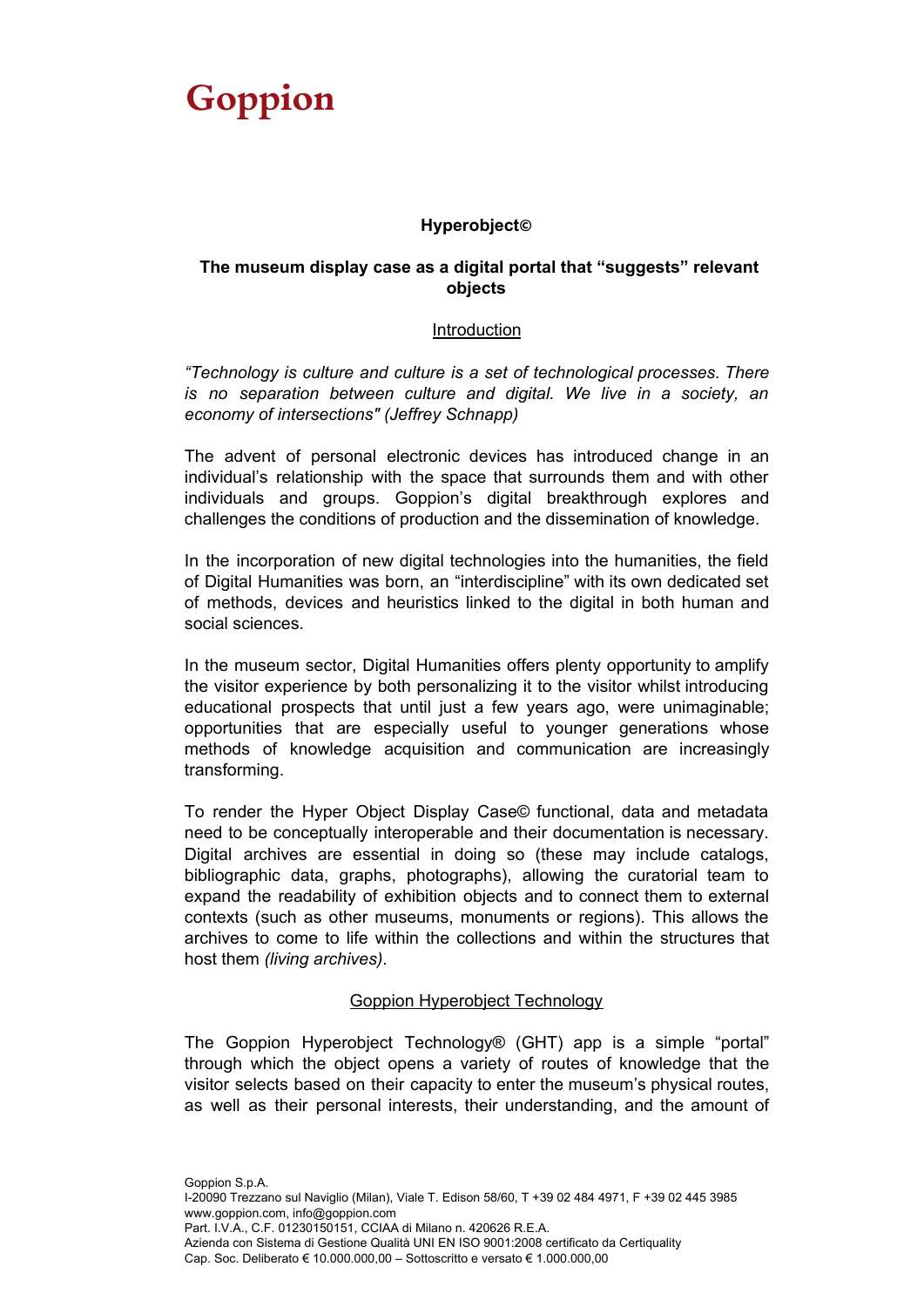time they are able to dedicate to the museum visit.

The system prioritizes the objects by providing all the information necessary for visitor knowledge and contextualization, thus allowing a closer relationship with the collection.

The routes can start with a principal object - or "masterpiece" - in order to direct the visitor to objects that are less obvious and less grand but have some type of relationship with the major work. Alternatively, the route may begin with secondary works that direct the visitor towards the major ones via various period and art medium pathways.

Based on the principles of the 'Internet of Things' (or perhaps the Internet of 'Objects' is more suitable to this scenario), the app manages a flow of information that connects the works and their characteristics with the entire collection of data and their processing via the Internet or a local area network (McEwen et Cassimally, *Designing the Internet of Things*, 2014). In response to visitor interactions and thanks to the actuator components placed near the objects, signals are transformed into data in the viewers' devices (smartphones, tablets, etc.), where they can be processed to provide answers to questions.

The Goppion Hyperobject Display Case® is the beginning of a sort of 'museological democracy' wherein each visitor is free to dictate and amplify their own visit, in relation to the object as a whole, connecting them to complementary objects in a chain of curiosity spawning curiosity.

In the example of Cartone della Scuola di Atene, both the work as a whole as well as its singular elements - its depicted subjects, details, etc. - can be rendered responsive through one or more transponders, becoming nodes in a network in which each visitor, on the basis on their interests, can view multimedia on varying segments of the works, can select or create their desired tour itinerary within the museum, and can discover similar objects on view at the museum. The app also allows connections to other museums or exhibitions that hold relevant works (only in the case where their collection is equipped with the actuator technology).

The operating system can be updated with new content and links, providing visitors with renewed and expanded routes and the museum a sustainable and steady approach of integrating their collection into the Hyperobject system.

The capability to consume multimedia content on a personal device without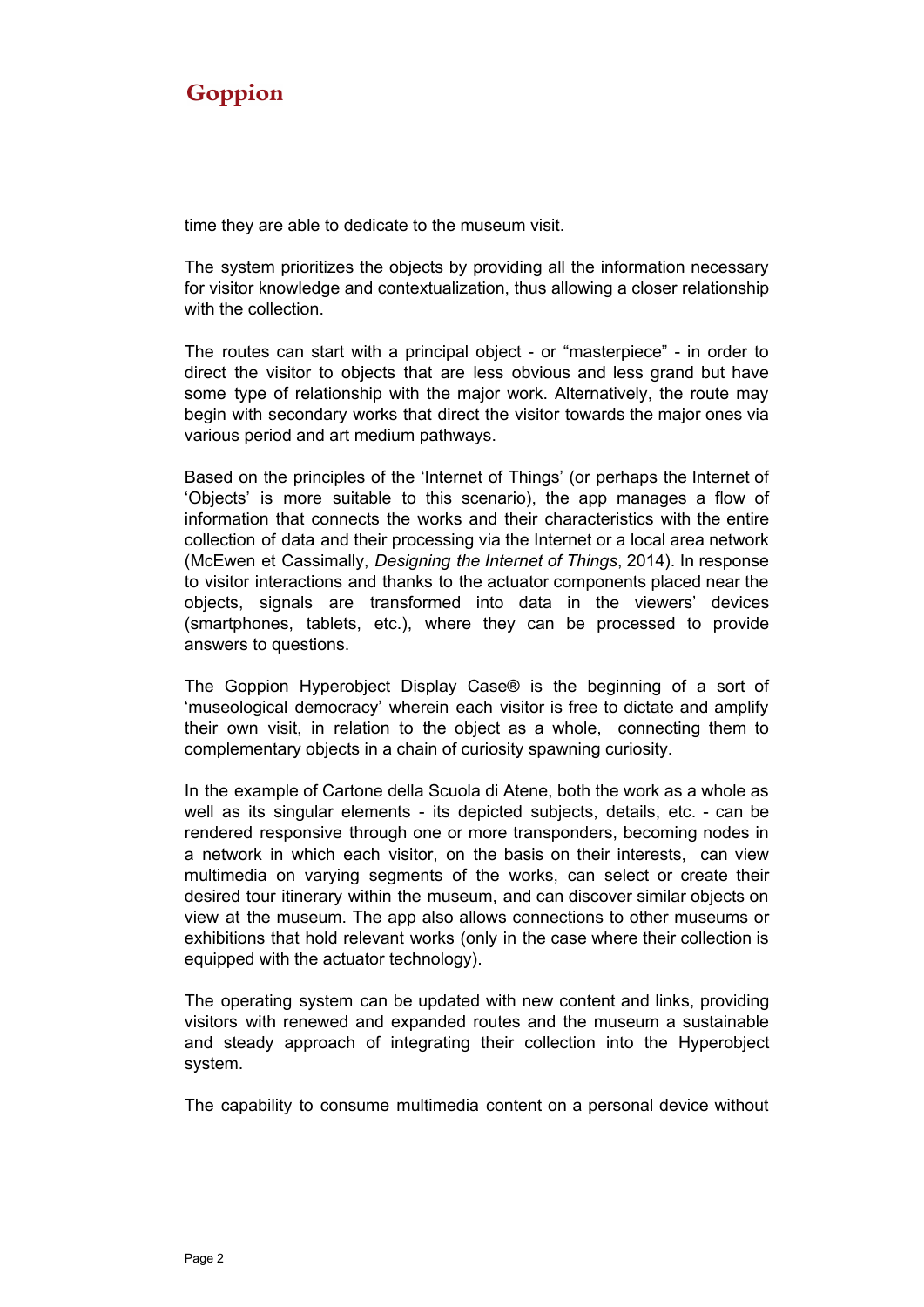disturbing or interfering with others in proximity enhances visitor experience. It also allows for an "emotional" atmosphere, arousing the user's desire to gain a more intimate understanding of the works.

Unlike other systems, GHT avoids content matching and allows the user autonomy in its use without any intrusion in the interaction between system and user.

GHT introduces various advantages for museum curators and the public, such as the possibility for school teachers to prepare for a museum visit in advance. Moreover, it allows users to share the experience with others on social media, thus encouraging them to personally visit the museum. Via comments specific to certain content, such as the arrangement of the object and its captioning, which the visitor can tag via the system, curators can review the effectivity of the exhibition structure/narrative and can make any necessary adjustments to make them more effective.

The involvement of visitors' smartphones in the use of the GHT system allows the museum to avoid the purchase, use and maintenance of equipment such as audio guides, minimizing educational engagement costs.

The GHT system can be personalized to serve the needs of every museum via made-to-measure custom design in both functionality and appearance, guaranteeing alignment with the museum's brand identity.

The Goppion Hyperobject Technology® also operates within the Smart Case System®.